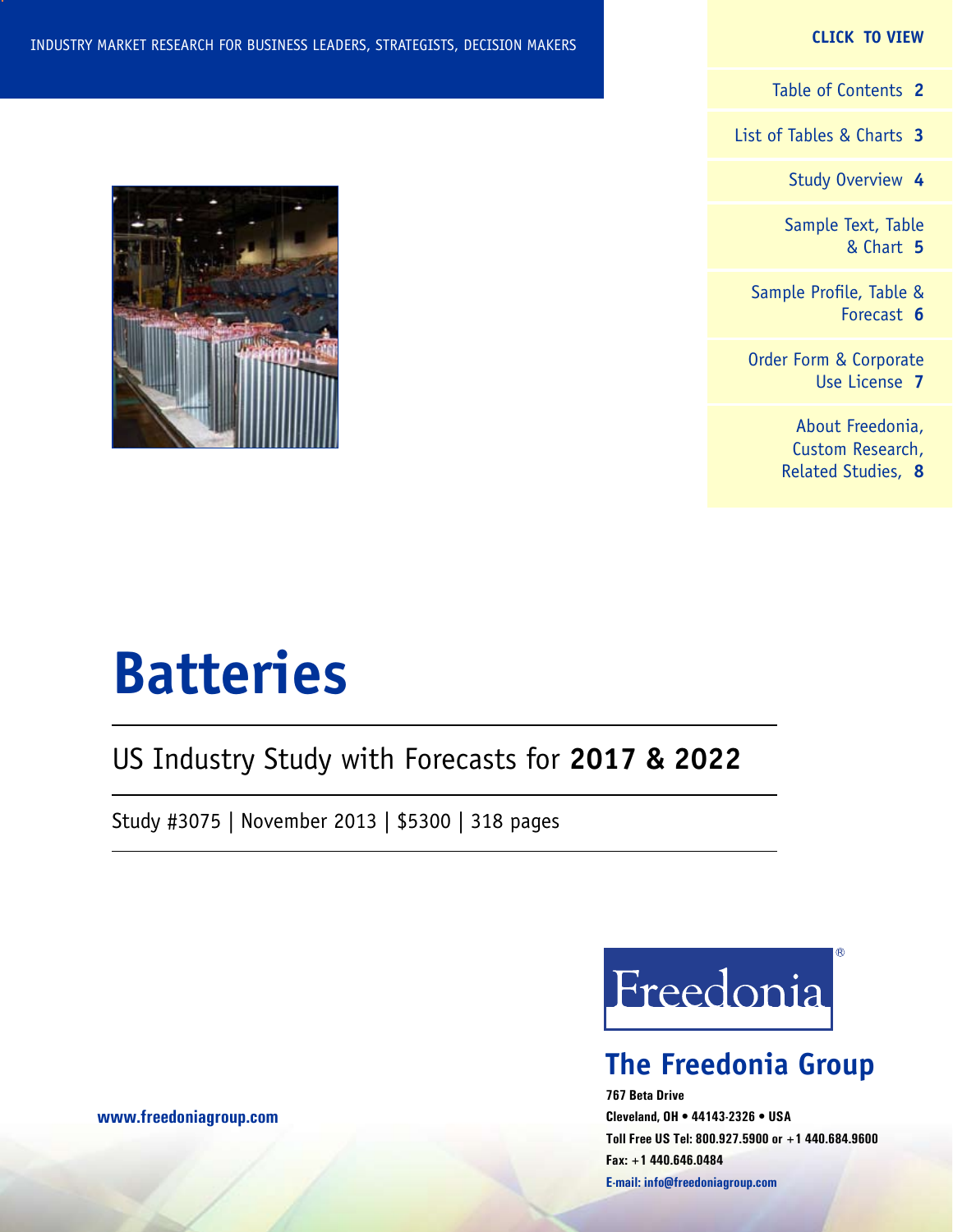**Batteries**

US Industry Study with Forecasts for *2017 & 2022*

## <span id="page-1-0"></span>**Table of Contents**

## Executive Summary

## Market EnvironmenT

| Fixed Investment Outlook 12                |  |
|--------------------------------------------|--|
| Personal Income & Expenditure Outlook16    |  |
| Government Spending & Investment Outlook18 |  |
| Durable Goods Manufacturing Outlook 20     |  |
|                                            |  |
| Electrical & Electronic Sector Outlook25   |  |
| Legal & Regulatory Environment30           |  |
|                                            |  |
|                                            |  |

## **TECHNOLOGY**

| Basic Electrical Properties 38                 |  |
|------------------------------------------------|--|
| Battery Construction & Operation 40            |  |
| Conventional Battery Chemistries 42            |  |
|                                                |  |
| Zinc-Carbon/Zinc-Chloride43                    |  |
|                                                |  |
|                                                |  |
|                                                |  |
| Advanced Battery Chemistries47                 |  |
|                                                |  |
| Nickel-Metal Hydride 51                        |  |
|                                                |  |
| Sodium-Metal Halide 52                         |  |
|                                                |  |
| 55. Wireless Communications/Portable Computing |  |
| Hybrid/Electric Vehicles 57                    |  |
| Fuel Cells & Alternative Sources of Power61    |  |
|                                                |  |
|                                                |  |
|                                                |  |

## **OVERVIEW**

## PRIMARY BATTERY PRODUCTS

| Zinc-Carbon/Zinc-Chloride99                  |  |
|----------------------------------------------|--|
|                                              |  |
| Specialty & All Other Primary Batteries  102 |  |

## PRIMARY BATTERY MARKETS

| Other Consumer Markets  115       |  |
|-----------------------------------|--|
|                                   |  |
| Government Market  119            |  |
| Other Primary Battery Markets 121 |  |
|                                   |  |

## SECONDARY BATTERY PRODUCTS

| Starting/Lighting/Ignition 129      |  |
|-------------------------------------|--|
|                                     |  |
|                                     |  |
| Stationary & Other Types 134        |  |
| Rechargeable Lithium Batteries 135  |  |
|                                     |  |
|                                     |  |
| Nickel-Metal Hydride Batteries  140 |  |
| Nickel-Cadmium Batteries 143        |  |
| Other Secondary Batteries  145      |  |
| Sodium-Metal Halide  146            |  |
| Rechargeable Zinc-Air 147           |  |
|                                     |  |
|                                     |  |
| Exotic & All Other 149              |  |
|                                     |  |

## SECONDARY BATTERY MARKETS

| Motor Vehicle Market  154                     |  |
|-----------------------------------------------|--|
| Conventional OEM 156                          |  |
| Conventional Replacement  157                 |  |
| Hybrid/Electric Vehicles 159                  |  |
| Portable Device Market  163                   |  |
| Portable Computers 166                        |  |
| Personal Communication Devices 168            |  |
|                                               |  |
| Other Portable Devices  171                   |  |
| Motive Power Market  173                      |  |
| Industrial & Mining Vehicles 175              |  |
| Recreational & Personal Mobility Vehicles 176 |  |
|                                               |  |
|                                               |  |

| Backup Power Supply 178                   |  |
|-------------------------------------------|--|
|                                           |  |
| Telecommunications 181                    |  |
|                                           |  |
| Government & Other Secondary Markets 183  |  |
|                                           |  |
| Mowers, Tractors, & Industrial Trucks 185 |  |
|                                           |  |
|                                           |  |
|                                           |  |

Freedonia

## INDUSTRY STRUCTURE

| Lead-Acid Secondary Batteries 196                 |  |
|---------------------------------------------------|--|
| Non-Lead-Acid Secondary Batteries  197            |  |
| Research & Product Development 198                |  |
|                                                   |  |
|                                                   |  |
| Cooperative Agreements 205                        |  |
|                                                   |  |
| Financial Requirements  215                       |  |
| Mergers/Acquisitions/Industry Restructuring . 216 |  |

## Company Profiles

| Crown Battery Manufacturing  228 |  |
|----------------------------------|--|
| East Penn Manufacturing 230      |  |
| EnerDel Incorporated 234         |  |
|                                  |  |
|                                  |  |
|                                  |  |
|                                  |  |
|                                  |  |
| GP Batteries International 251   |  |
| Greatbatch Incorporated  254     |  |
|                                  |  |
|                                  |  |
|                                  |  |
|                                  |  |
|                                  |  |
|                                  |  |
| Panasonic Corporation  270       |  |
| Power-Sonic Corporation  274     |  |
|                                  |  |
|                                  |  |
|                                  |  |
|                                  |  |
|                                  |  |

(continued on following page)

## **Page 2 [Order now, click here!](#page-6-0)**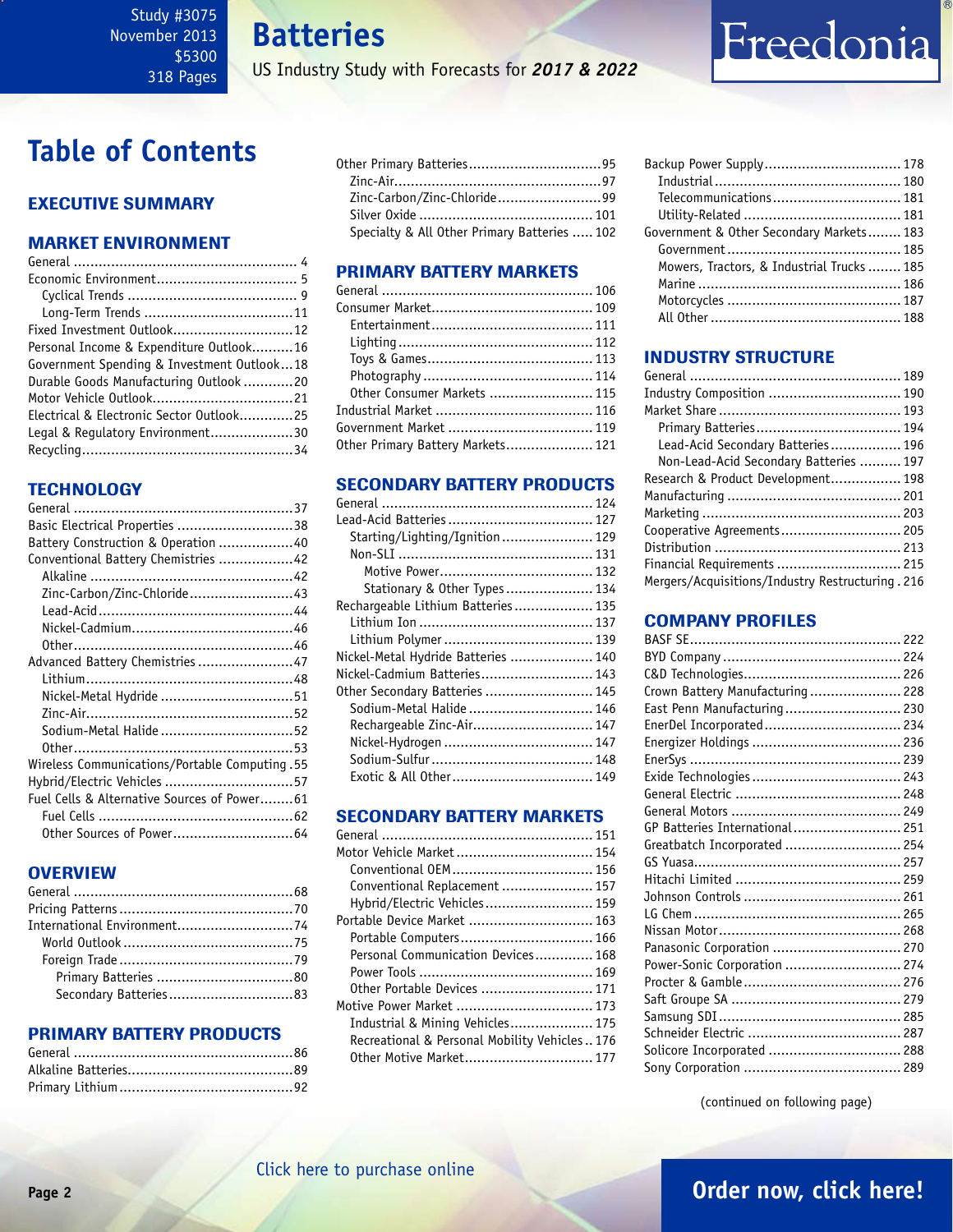## **Batteries**

US Industry Study with Forecasts for *2017 & 2022*

# <span id="page-2-0"></span>**Table of Contents**

## Company Profiles

(continued from previous page)

| US Battery Manufacturing 307            |
|-----------------------------------------|
|                                         |
|                                         |
| Other Companies Mentioned in Study  313 |
|                                         |

# **List of Tables**

## Executive Summary

|--|--|--|--|

## Market EnvironmenT

| 1 Macroeconomic Indicators  8          |  |
|----------------------------------------|--|
| 2 Battery Market, 2002-2012 10         |  |
| 3 Nonresidential Fixed Investment15    |  |
| 4 Personal Consumption Expenditures 18 |  |
| 5 Government Spending & Investment19   |  |
| 6 Durable Goods Shipments 21           |  |
| 7 Motor Vehicle Indicators25           |  |
| 8 Electrical & Electronic              |  |
| Equipment Shipments30                  |  |

## **TECHNOLOGY**

| 1 Wireless Communications & Portable        |
|---------------------------------------------|
| Computing Device Demand 57                  |
| 2 Hybrid/Electric Vehicle Market Trends  61 |
| 3 Selected Alternative Power                |
|                                             |

## **OVERVIEW**

| 4 US Battery Foreign Trade 80           |
|-----------------------------------------|
| 5 US Primary Battery Foreign Trade82    |
| 6 US Secondary Battery Foreign Trade 84 |
|                                         |

### PRIMARY BATTERY PRODUCTS

- 1 Primary Battery Supply & Demand...........88
- 2 Alkaline Battery Supply & Demand ..........91
- 3 Primary Lithium Supply & Demand ..........95
- 4 Other Primary Battery Supply & Demand ..97
- 5 Zinc-Air Battery Demand .......................99
- 6 Zinc-Carbon/Zinc-Chloride
- Battery Demand.............................. 101
- 7 Silver Oxide Battery Demand ................ 102 8 Specialty & All Other Primary

Battery Demand.............................. 105

## PRIMARY BATTERY MARKETS

- 1 Primary Battery Demand by Market........ 108
- 2 Consumer Primary Battery Market.......... 111
- 3 Industrial Primary Battery Market ......... 119
- 4 Government Primary Battery Market ...... 121
- 5 Other Primary Battery Markets.............. 123

## SECONDARY BATTERY PRODUCTS

- 1 Secondary Battery Supply & Demand ..... 126
- 2 Lead-Acid Battery Supply & Demand...... 129
- 3 Starting/Lighting/Ignition Lead-Acid
- Battery Demand.............................. 131 4 Non-SLI Lead-Acid Battery Demand....... 132 5 Rechargeable Lithium Battery
- Supply & Demand............................ 137 6 Nickel-Metal Hydride Battery Supply & Demand............................ 142 7 Nickel-Metal Cadmium Battery
- Supply & Demand............................ 144 8 Other Secondary Battery
- Supply & Demand............................ 146

## SECONDARY BATTERY MARKETS

- 1 Secondary Battery Demand by Market .... 153
- 2 Motor Vehicle Battery Market ............... 156
- 3 Conventional OEM Battery Market ......... 157
- 4 Conventional Replacement Motor Vehicle Battery Market..................... 159
- 5 Hybrid/Electric Vehicle Battery Market... 163
- 6 Portable Device Secondary Battery Market ............................... 166
- 7 Portable Computer Battery Demand ....... 168
- 8 Personal Communication Device Battery Demand.............................. 169
- 9 Power Tool Battery Demand ................. 171
- 10 Other Portable Devices Battery Demand . 173
- 11 Motive Power Secondary Battery Demand174
- 12 Backup Power Supplies Secondary
- Battery Market ............................... 179 13 Government & Other Secondary Battery Markets.............................. 184

## INDUSTRY STRUCTURE

- 1 US Battery Sales by Manufacturer, 2012 . 192 2 Research & Development Spending
- Patterns: Selected Battery Manufacturers, 2010-2012................ 201
- 3 Capital Spending Patterns: Selected Battery Manufacturers, 2010-2012..... 203
- 4 Selected Cooperative Agreements.......... 207
- 5 Composite Financial Ratios: Selected Battery Manufacturers, 2010-2012..... 216
- 6 Selected Acquisitions & Divestitures...... 218

# **List of Charts**

## MARKET ENVIRONMENT

1 Battery Market, 2002-2012 ....................11

## **TECHNOLOGY**

1 Basic Battery Construction.....................41

## **OVERVIEW**

| 1 Selected Battery Price                 |
|------------------------------------------|
| Deflators, 2002-202274                   |
| 2 World Battery Demand by Region, 201278 |
| 3 US Primary Battery Imports             |
|                                          |
| 4 US Primary Battery Exports             |
| by Destination, 201283                   |
| 5 US Secondary Battery Imports           |
|                                          |
| 6 US Secondary Battery Exports           |
| by Destination, 201285                   |
|                                          |

## PRIMARY BATTERY PRODUCTS

| 1 Primary Battery Demand |                       |
|--------------------------|-----------------------|
|                          | by Chemistry, 2012 89 |

## PRIMARY BATTERY MARKETS

1 Primary Battery Demand by Market, 2012 ............................. 108

## SECONDARY BATTERY PRODUCTS

1 Secondary Battery Demand by Chemistry, 2012 ......................... 127

## SECONDARY BATTERY MARKETS

1 Secondary Battery Demand by Market, 2012 ............................. 154

### INDUSTRY STRUCTURE

- 1 US Battery Market Share, 2012 ............. 194
- 2 US Primary Battery Market Share, 2012 .. 195
- 3 US Lead-Acid Secondary Battery Market Share, 2012 ......................... 197
- 4 US Non-Lead-Acid Secondary Battery Market Share, 2012 .......................... 198

## [Click here to purchase online](http://www.freedoniagroup.com/DocumentDetails.aspx?Referrerid=FM-Bro&StudyID=3075)

## **Page 3 [Order now, click here!](#page-6-0)**

# Freedonia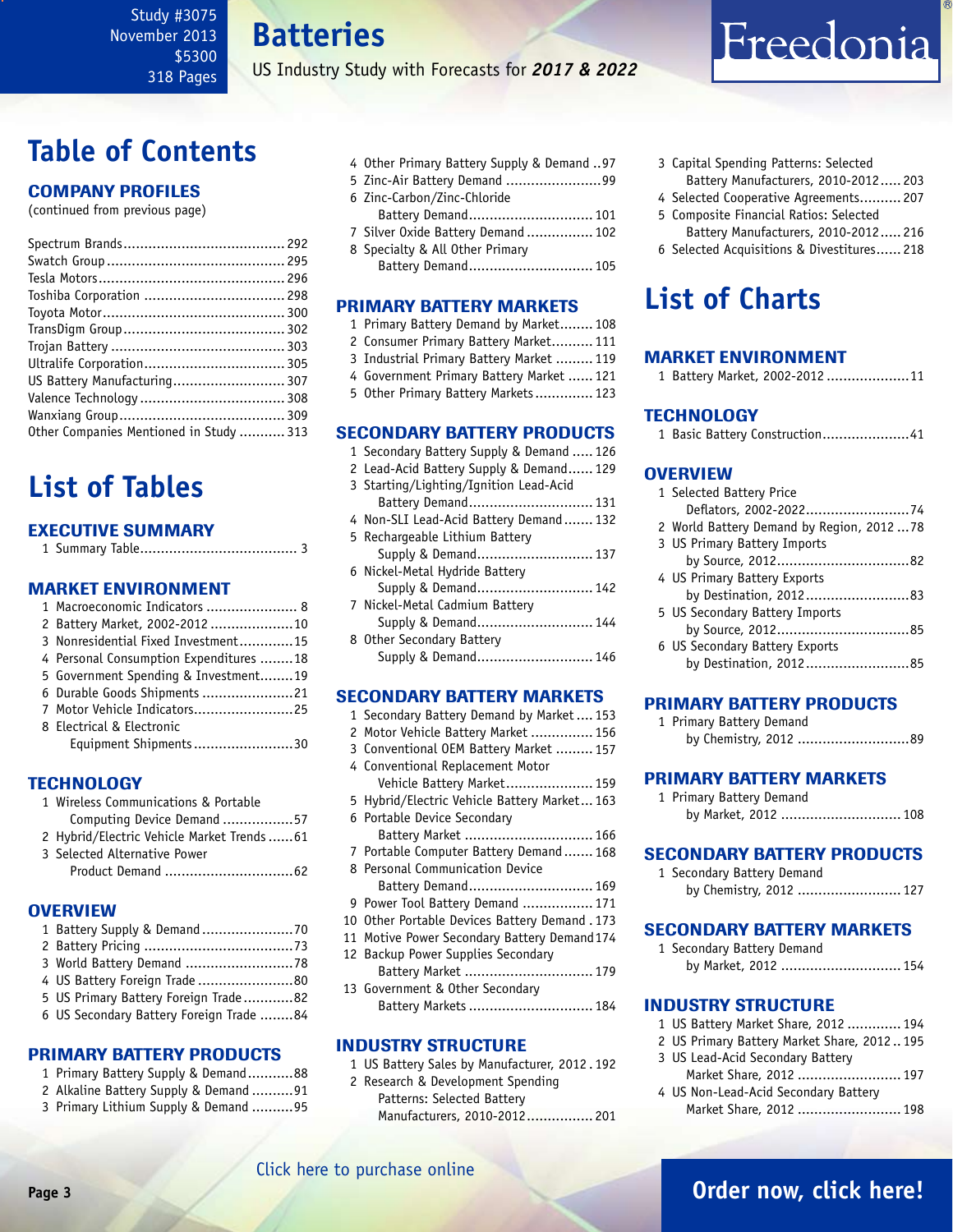**Batteries** US Industry Study with Forecasts for *2017 & 2022*

<span id="page-3-0"></span>*Gains in battery demand will be driven by an upturn in motor vehicle and other durable goods output, and supported by stronger growth in personal consumption expenditures.*

## **US demand to rise 4.2% annually through 2017**

US demand for primary and secondary batteries is expected to increase 4.2 percent per year to \$17.1 billion in 2017, accelerating from the pace of the 2007- 2012 period. Gains will be driven by an upturn in motor vehicle and other durable goods output, and supported by stronger personal consumption expenditures growth. The motor vehicle market will post the largest increases in dollar terms as motor vehicle production continues to rise following an extended period of decline. Motor vehicles will also be the fastest growing market in percentage terms, with overall battery demand bolstered by expanding production and sales of hybrid/electric vehicles (H/EVs). Backup power supplies will register the next fastest demand gains, boosted by a pickup in nonresidential fixed investment, especially for wireless device transmission towers, and by continuing concerns about the perceived vulnerability of the nation's power grid.

## **Secondary battery demand to outpace primary types**

Secondary battery demand will climb faster than primary battery demand in a continuation of past market trends. The portable device market, which registered the fastest growth of any market from 2007 to 2012, will continue to expand due to the popularity of high-drain devices such as portable computers, which utilize lithium ion and other



advanced battery chemistries. However, increases will be tempered by the saturated nature of demand for products like cell phones and notebook computers. Sales of secondary batteries used in H/EVs will more than double in dollar terms through 2017, although conventional motor vehicles will account for 85 percent of all automotive battery demand. Rechargeable lithium sales will grow at the fastest pace of any secondary battery chemistry due to its popularity in the portable devices market, although lead-acid will contribute significantly more to dollar gains through 2017. Bolstered by increases in motor vehicle production, lead-acid will be responsible for over half of all secondary battery sales advances.

In the primary battery market, consumer segment demand will dwarf other categories, returning to growth after declining between 2007 and 2012. However, secondary batteries will continue to take market share from primary batteries, as high-drain electronic devices and the batteries capable of powering them increase in popularity, restricting consumer primary battery market gains through 2017. Product sales in medical applications will expand the fastest, spurred by increases in the number of people who are 65 years and older, which will lead to higher demand for batteries used to power medicalrelated devices such as defibrillators, drug pumps, hearing aids, heart monitors, and pacemakers.

Freedonia

Copyright 2013 The Freedonia Group, Inc.

## **Page 4 [Order now, click here!](#page-6-0)**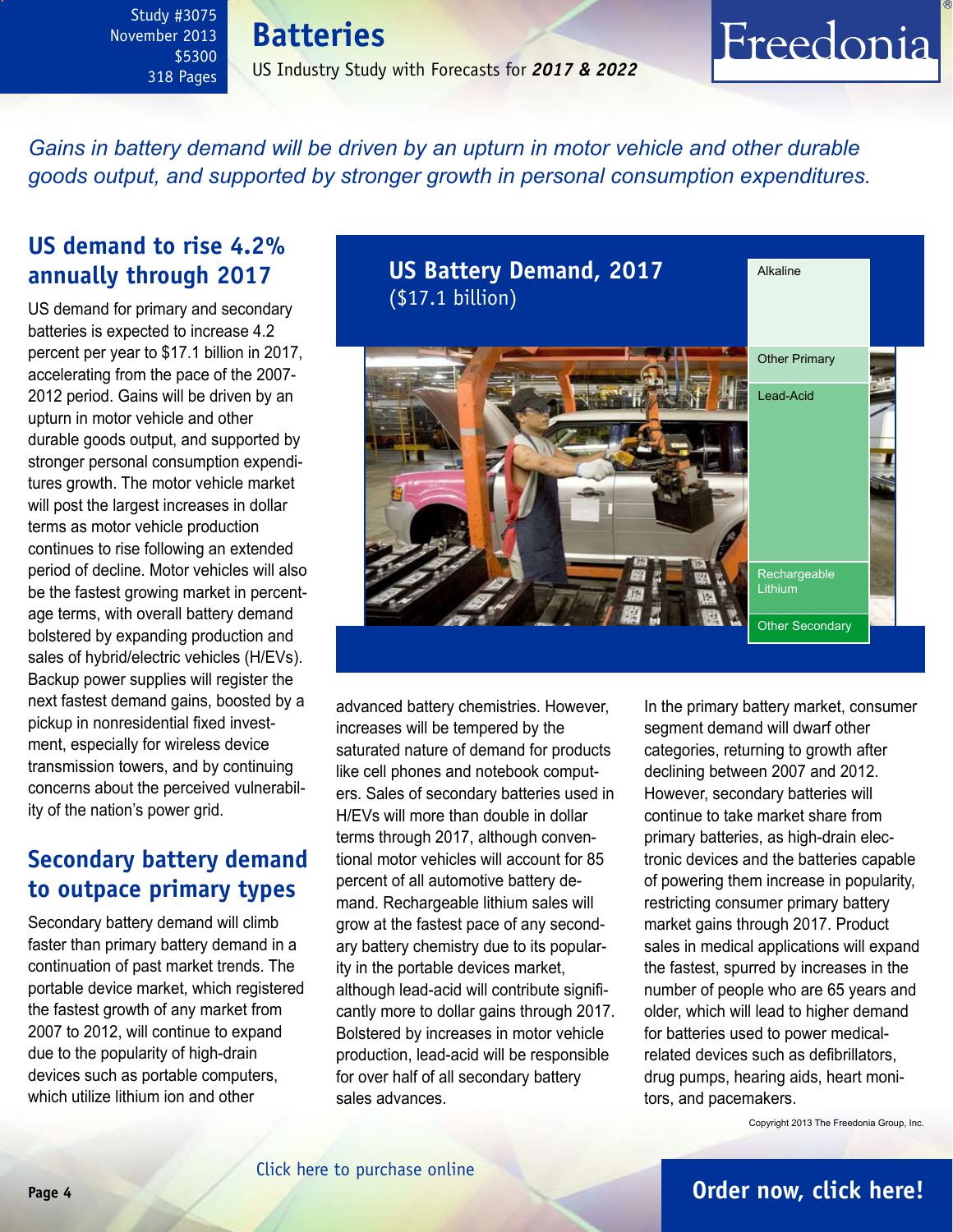#### <span id="page-4-0"></span>Study #3075 November 2013 \$5300 **Batteries**

US Industry Study with Forecasts for *2017 & 2022*

# **Sample Text, Table & Chart**

318 Pages

### **primary battery markets**

### **Consumer Market**

Demand for primary batteries used in consumer product



billion in 2017, a return to growth market to shrink from 2007 to  $E_{\text{F}}$  ry designs, which enable then the used of been the product mix toward higher support market increases. An consumer devices in use will ries. However, price competiti

suppliers and increases in average battery life, which reduce quency of battery replacement, will limit dollar growth in this addition, the rising energy requirements of many consumer benefit suppliers of secondary batteries at the expense of prin manufacturers.

The consumer primary battery market will continue to be dominated by alkaline batteries, which will account for 83 percent of 2017 product demand. However, primary lithium batteries will post stronger gains in percentage terms because of the superior performance they can provide in many settings. In contrast, demand for zinc-carbon/zinc-chloride cells will continue to decline through 2017, negatively impacted by their poor performance in higher-drain devices, as well as by intense price competition, which will make it difficult for manufacturers to raise prices.

The consumer market was by far the largest application for primary batteries in 2012, accounting for 68 percent of total sales. Consumers use primary batteries to power a broad array of low-, medium-, and selected high-drain devices. Examples of low- and mediumsumer products that utilize primary batteries include calculat flashlights, garage door openers, handheld games, hearing ai portable radios, remote controls, smoke detectors, toys, and

| 109 | Copyright 2013 |  |
|-----|----------------|--|
|     |                |  |



**TABLE VII-1**

Freedonia



## **Page 5 [Order now, click here!](#page-6-0)**

## [Click here to purchase online](http://www.freedoniagroup.com/DocumentDetails.aspx?Referrerid=FM-Bro&StudyID=3075)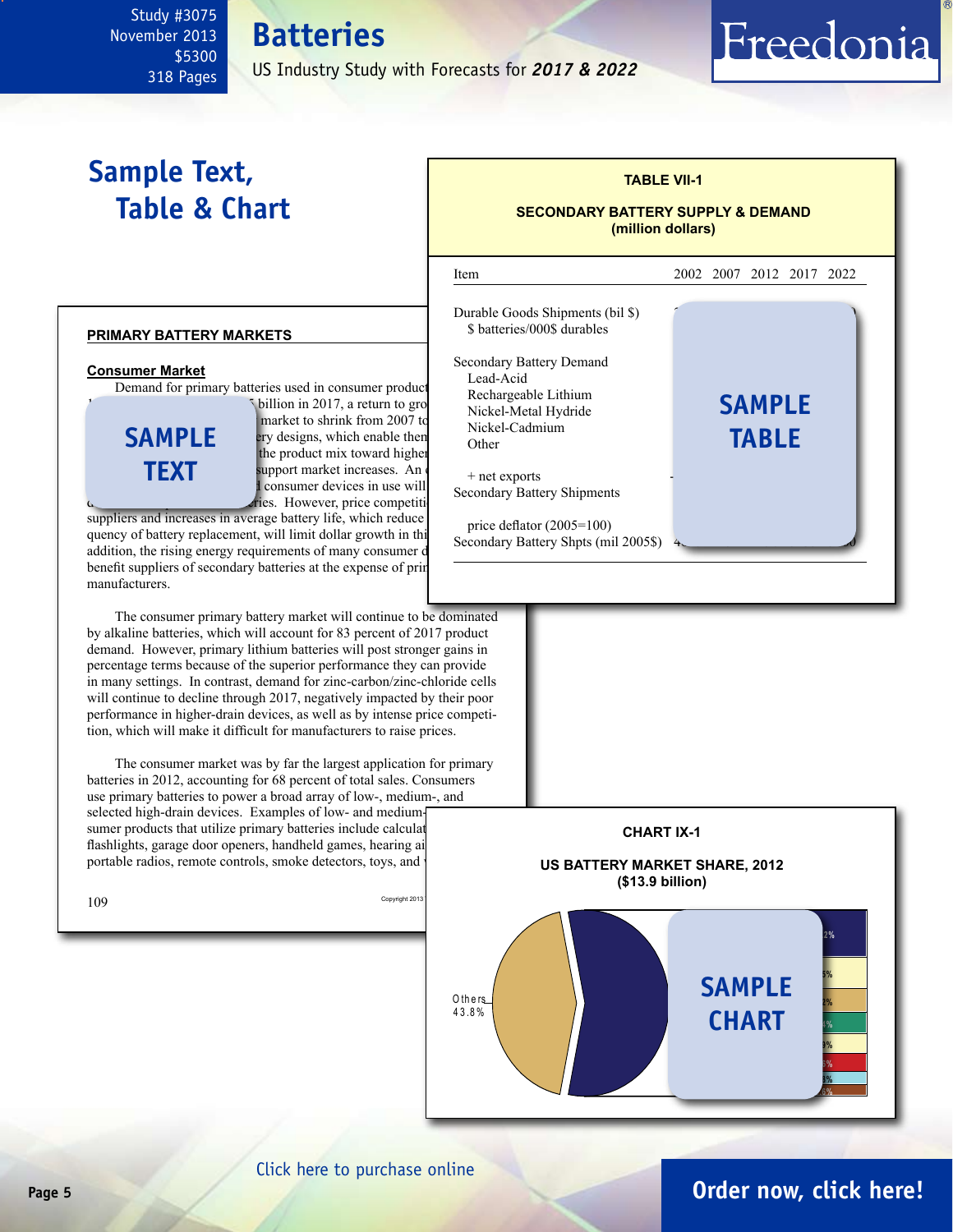## US Industry Study with Forecasts for *2017 & 2022*

l

**Batteries**

# <span id="page-5-0"></span>**Sample Profile, Table & Forecast**

## **COMPANY PROFILES**

**Trojan Battery Company** 12380 Clark Street Santa Fe Springs, CA 90670 562-236-3000 http://www.trc

Annual Sales: Employment:

**sample profile**

Key Products:

Trojan Battery, a privately held company, is a worldwide leader in deep-cycle battery technology. The Company produces specialty deep cycle lead-acid batteries for starting, lighting, and ignition applications.

The Company's deep cycle batteries have such features as Trojan Battery's proprietary MAXGUARD T2 multi-rib separator and ALPHA PASTE paste formulation, which are used in combination to increase battery life, extend runtime, and decrease maintenance. In addition, the Company makes flooded deep-cycle batteries with T2 technology that is designed to provide greater maximum sustained performance and increased total energy. Trojan Battery's deep-cycle batteries are suitable for use in golf and utility vehicles, marine vessels, aerial work platforms, floor machines, recreational vehicles, and renewable energy systems.

Specific battery products made by the Company include DEEP-CYCLE GEL, TRANSPOWER ST1000, AC SERIES, and PLUS SERIES types. DEEP-CYCLE GEL maintenance-free batteries can be utilized in a broad range of applications and encompass 6- and 12-volt (V) models. Trojan Battery's TRANSPOWER ST1000 heavy duty

SUS Copyright 2013 The Freedonia Group, Inc.



**TABLE VIII-2**

Freedonia

**MOTOR VEHICLE BATTERY MARKET (million dollars)**

Item 2002 2007 2012 2017 2022

Motor Vehicles & Parts Shpts (bil  $\$\)$  4<sup> $\degree$ </sup> \$ batteries/000\$ motor vehicles/parts

Motor Vehicle Battery Demand

By Application:

## **STUDY COVERAGE**

This Freedonia study, *Batteries*, offers historical demand data for 2002, 2007 and 2012, and forecasts for 2017 and 2022 by product and market. The study also considers market environment factors, reviews battery technology, evaluates company market share and profiles 37 industry players, including Johnson Controls, Exide Technologies and Energizer.

## **Page 6 [Order now, click here!](#page-6-0)**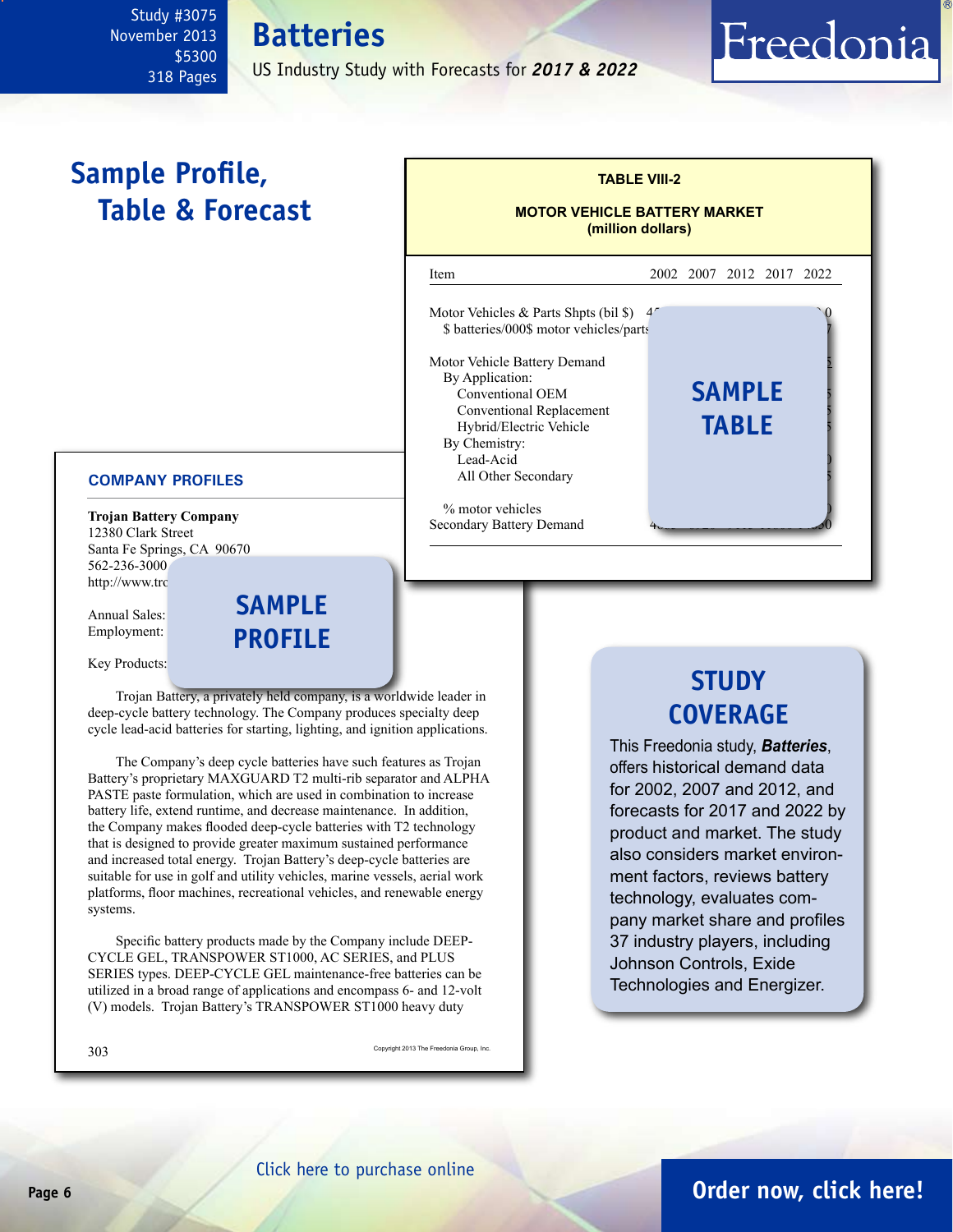## <span id="page-6-0"></span>**ORDER INFORMATION**

**Five Convenient Ways to Order**

INDUSTRY MARKET RESEARCH FOR BUSINESS LEADERS, STRATEGISTS, DECISION MAKERS

# Freedonia

**ONLINE: [www.freedoniagroup.com](http://www.freedoniagroup.com/DocumentDetails.aspx?Referrerid=FM-Bro&StudyID=3075)**

**MAIL: Print out and complete the order form and send to The Freedonia Group (see address at the bottom of this form)**

**PHONE: Call toll free, 800.927.5900 (US) or +1 440.684.9600**

**FAX: +1 440.646.0484 (US)**

**EMAIL: [info@freedoniagroup.com](mailto:info@freedoniagroup.com)**

#### **Free Handling & Shipping**

**There is NO charge for handling or UPS shipping in the US. Expect delivery in 3 to 5 business days. Outside the US, Freedonia provides free airmail service. Express delivery is available at cost.**

### **Orders Outside of the US**

**Checks must be made payable in US funds, drawn against a US bank and mailed directly to The Freedonia Group. For wire transfers please contact our customer service department at info@ freedoniagroup.com. Credit cards accepted.**

### **Credit Card Orders**

**For convenience, Freedonia accepts American Express, MasterCard or Visa. Credit card purchases must include account number, expiration date and authorized signature.**

### **Save 15%**

**If you order three (3) different titles at the same time, you can receive a 15% discount. If your order is accompanied by a check or wire transfer, you may take a 5% cash discount (discounts do not apply to Corporate Use Licenses).**

### **Corporate Use License**

**Now every decision maker in your organization can act on the key intelligence found in all Freedonia studies. For an additional \$2600, companies receive unlimited use of an electronic version (PDF) of the study. Place it on your intranet, e-mail it to coworkers around the world, or print it as many times as you like,** 

## [Click here to learn more about](http://www.freedoniagroup.com/pdf/FreedoniaCULBro.pdf)  [the Corporate Use License](http://www.freedoniagroup.com/pdf/FreedoniaCULBro.pdf)

| <b>ORDER FORM</b><br><b>F-WEB.3075</b>                                                                                                             |                                                                                                                       |
|----------------------------------------------------------------------------------------------------------------------------------------------------|-----------------------------------------------------------------------------------------------------------------------|
|                                                                                                                                                    |                                                                                                                       |
|                                                                                                                                                    |                                                                                                                       |
|                                                                                                                                                    |                                                                                                                       |
| $+$ \$2600<br>Corporate Use License (add to study price) *                                                                                         |                                                                                                                       |
| Additional Print Copies @ \$600 each *<br>Total (including selected option) \$                                                                     |                                                                                                                       |
| □ Enclosed is my check (5% discount) drawn on a US bank and payable to<br>The Freedonia Group, Inc., in US funds (Ohio residents add 8% sales tax) | Street  Mo PO Box please)                                                                                             |
|                                                                                                                                                    |                                                                                                                       |
| □ Bill my company □ American Express □ MasterCard □ Visa                                                                                           | City/State/Zip                                                                                                        |
| <b>MM</b><br>YY                                                                                                                                    |                                                                                                                       |
|                                                                                                                                                    |                                                                                                                       |
| Credit Card #<br><b>Expiration Date</b>                                                                                                            | Phone <u>_____________________________</u>                                                                            |
|                                                                                                                                                    | <b>Email 2008 - Email 2008 - Email 2008 - Annual 2008 - Annual 2008 - Annual 2008 - Annual 2008 - Annual 2008 - A</b> |
|                                                                                                                                                    |                                                                                                                       |

**\* Please check appropriate option and sign below to order an electronic version of the study.**

### **Corporate Use License Agreement**

**The above captioned study may be stored on the company's intranet or shared directory, available to company employees. Copies of the study may be made, but the undersigned represents that distribution of the study will be limited to employees of the company.**

## **Individual Use License Agreement**

**The undersigned hereby represents that the above captioned study will be used by only \_\_\_ individual(s) who are employees of the company and that the study will not be loaded on a network for multiple users. In the event that usage of the study changes, the Company will promptly notify Freedonia of such change and will pay to Freedonia the appropriate fee based on Freedonia's standard fee schedule then in effect. Note: Entire company corporate use license, add \$2600; one additional user, add \$600; two additional users, add \$1200; three additional users, add \$1800.**

**Signature Signature**

**The Freedonia Group, Inc. 767 Beta Drive • Cleveland, OH • 44143-2326 • USA • [Web site: www.freedoniagroup.com](http://www.freedoniagroup.com/Home.aspx?ReferrerId=FM-Bro) Tel US: 800.927.5900 or +1 440.684.9600 • Fax: +1 440.646.0484 • [e-mail: info@freedoniagroup.com](mailto:info@freedoniagroup.com)**